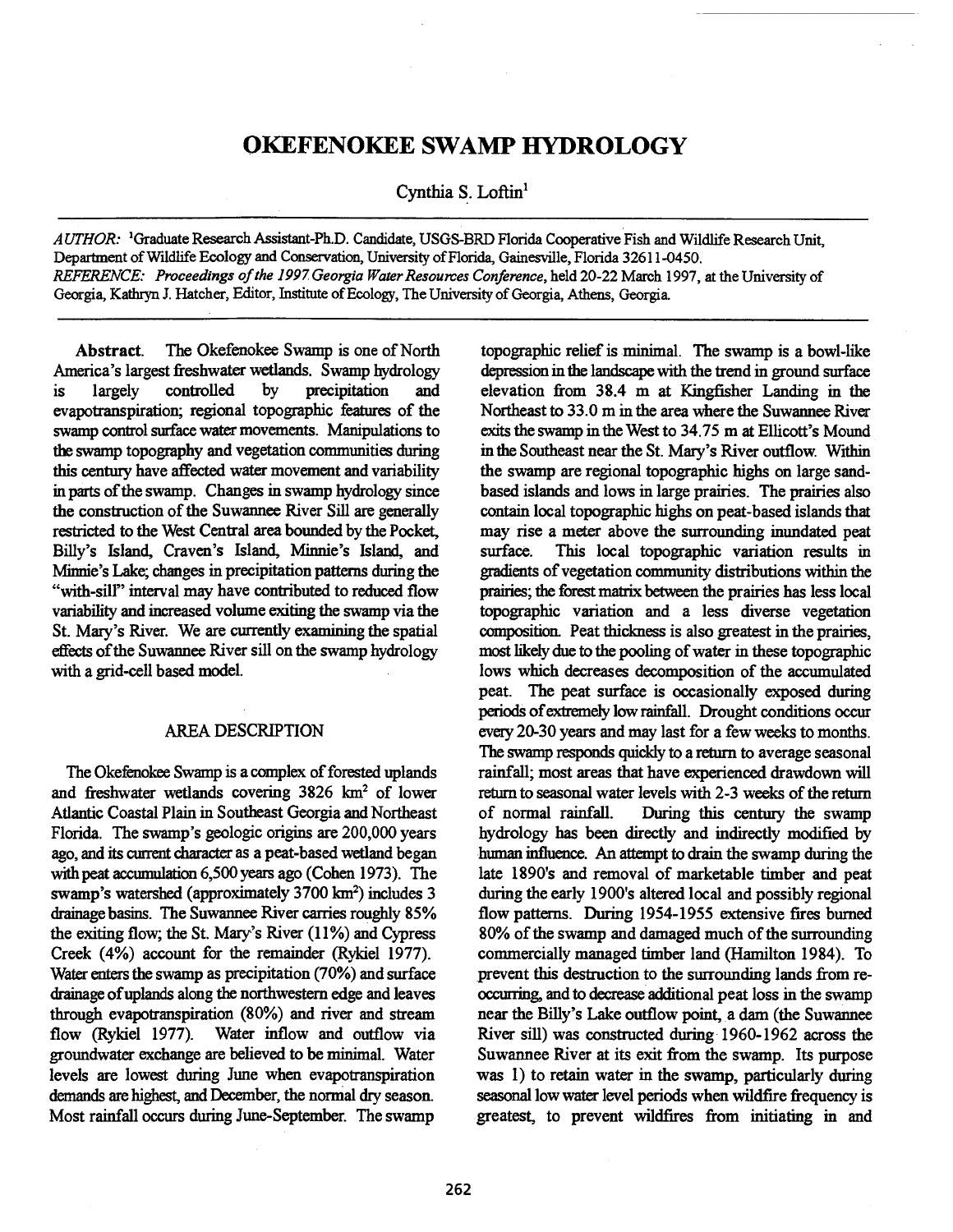spreading away from the swamp, and 2) to accelerate peat accumulation in the Billy's Lake "natural sill" area to create a "plug" and impound water from this point throughout the swamp (Roelle and Hamilton 1990). Although the dam has 2 maneuverable outfall gates, these gates are not manipulated and remain closed. Drawdowns which have occurred since the sill's construction have been due to temporary breaks in the gate structures and periods of low rainfall. Additional local and regional hydrologic manipulation is probably continuing as recreational boat trails are used and annually maintained throughout the swamp.

## SWAMP HYDROLOGY

The hydrologic environment is not uniform throughout the swamp. There are 5 major "basins" within the swamp which show some connectivity but also behave independently. The basins are 1) the northwestern quarter from Sapling Prairie to Billy's Island and the Pocket; 2) the northeastern area from Double Lakes to southern Durdin Prairie; 3) the central region from Chase Prairie to Blackjack Island; 4) the southeast corner from south of Blackjack Island to the St. Mary's River; and, 5) the southwest corner from Blackjack Island west to Cypress Creek. Each of these areas follows the overall seasonal trends in water surface elevation (Figure 1). However, the magnitude of these trends varies among the regions. Greatest seasonal and annual variability in water surface elevation occurs in the northwestern region, which includes the Suwannee River. Annual variation may be  $+0.75$  m, and all of this change may occur over a 3-4 week interval during a concentrated period of low rainfall and high evaporative demands. Water surface elevation in this area is probably controlled by seasonal rainfall, primarily because much of the water is contributed by streams in the watershed to the west of the swamp. In contrast the least seasonal and annual variability in water surface elevation occurs in the northeast, where annual variation averages <±0.06 m. This may be due to groundwater inflows or restricted outflow creating a perched water surface. The central region has intermediate annual variability of  $\leq +0.15$ m. Most of the water in this area is contributed by precipitation, and water surface elevation declines rapidly during periods of high evaporative demand; there is also some groundwater flow into this area, although this contribution is probably minor. The Southeast and Southwest regions are somewhat isolated from the remainder of the swamp by large islands (Blackjack, Mitchell, Soldiers Camp, Honey, Pocket) and are probably



Figure **1. Average monthly water surface elevation above mean sea level measured during 1980-1993 in regions of the Okefenokee Swamp, GA.** 

not hydrologically influenced by the Suwannee River. These areas show intermediate fluctuations like the central region, and variability like the northwestern region at the basin low points (the St. Mary's River outflow in the Southeast and Cypress Creek outflow in the Southwest).

# EFFECTS OF THE SUWANNEE RIVER SILL

The Suwannee River sill has altered the swamp hydrology, although its affects vary with distance from the structure (Figure 2). Most of the effect has been in increased water levels, primarily in the west central region near the sill. Discharge from the Suwannee River and variability of flow into the St. Mary's River have decreased since the Suwannee River Sill was constructed (Yin 1990). The impounded water probably has also affected draining at the western extreme of the Suwannee Canal (horizontally bisecting the swamp at its center) by slightly slowing the exiting flow to the West. Flow into the St. Mary's River has increased since the sill's construction; it is uncertain whether this is a function of the sill's effects or reflective of a change in rainfall patterns (Yin 1990). Although average monthly rainfall has decreased during the growing season (March-October) since the sill's construction, there has been an increase in the non-growing season rainfall during this period. This is probably accounting for some of the increase in flow volume from the St. Mary's River and in increased water levels measured at the Suwannee Canal Recreation Area (SCRA, located in the extreme east-central region) and Stephen C. Foster State Park (SCFSP, located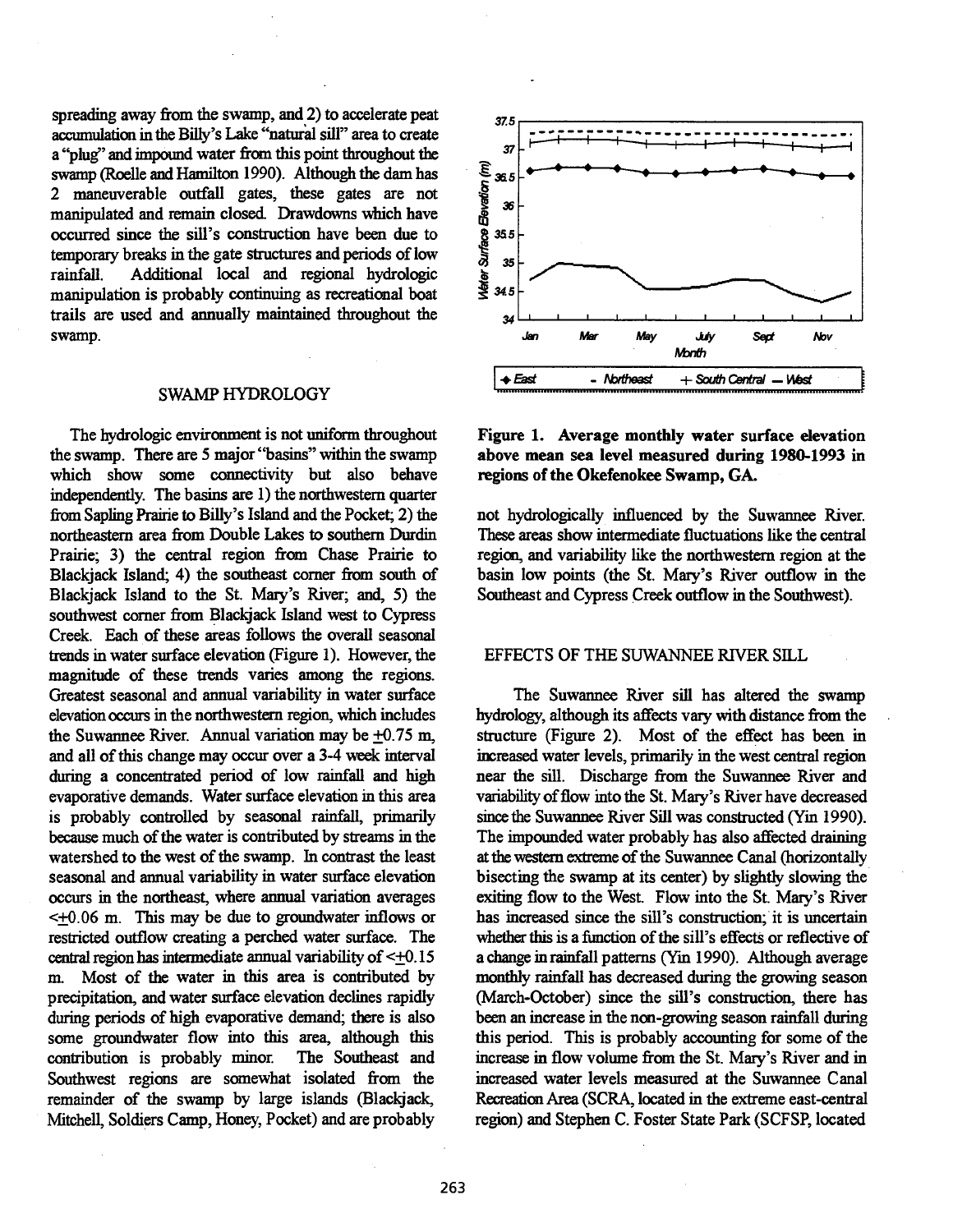

**Figure 2. Pre-sill (top graph) and post-sill (bottom graph) water surface elevations across the Okefenokee Swamp, GA, during average, high, and low water conditions.** 

**in the west-central region, approximately 5000 m from the sill) gauges. Since the sill was constructed during 1960-62, the mean daily water surface elevations measured at SCFSP and SCRA have increased. This increase has been uniform between growing (gs) and non-growing (ng) seasons at SCFSP (gs +0.21 m, ng +0.22 m) and SCRA (gs +0.07 m, ng +0.06 m). In general prior to the sill's construction (1941-1959), 40% of the recorded water elevations in the swamp (represented by SCFSP and SCRA recording stations) were lower than the pre-sill average, and 17% were higher than average. Following the sill construction** 

**(1960-1995), water elevations were low at both stations for 16% of the interval and high for 43%.** 

## **MODELING THE SILL'S EFFECTS**

**Determining the sensitivity of the swamp hydrologic environment to the presence and manipulation of the sill has been the focus of a grid-cell based hydrology model developed at the USGS-DBR Florida Cooperative Fish and Wildlife Research Unit. The model predicts 2-week average water surface elevation and depth using estimates of 2-week inflow, outflow, precipitation, and evapotranspiration volumes and water movement direction determined by the swamp surface topography. There are spatial differences in the swamp sensitivity to the model parameters. The western region is tightly controlled by water flow rates in the streams and river channels and inflow and outflow volumes. Manipulations of these parameters cause changes in water surface elevations throughout this region. The remainder of the swamp is less influenced by flow rates in the streams and Suwannee Canal, and more affected by variations in evapotranspiration and rainfall volumes. The model represents swamp hydrology fairly well throughout the swamp; poorest performance is in sites susceptible to flash flows, such as streams receiving water from storm events. Groundwater exchange is not a component in the model, and probably accounts for only a minor amount of model error. The extent of the sill's effects are being examined with the model by removing the sill from the topographic surface to approximate pre-sill topography. The extent of the sill's effects appear to be limited by the structure's size and the amount of available water from rainfall; the sill berm would have to be several meters higher and extend several kilometers further to the north, with an increase in precipitation, to have a spatial effect throughout the swamp. Long-term effects of the sill on swamp hydrologic environments and potential changes in vegetation distributions are the focus of current research.** 

## **ACKNOWLEDGMENTS**

**This research was funded by the U.S. Fish and Wildlife Service and the National Biological Service under Cooperative Agreement #14-16-0009-1544, Research Work Order** *#87.* **Technical support was provided by the staff of the Okefenokee National Wildlife Refuge, N. Ansay, F. Depkin, J. Loftin, D. O'Neill, and K. Williges.**